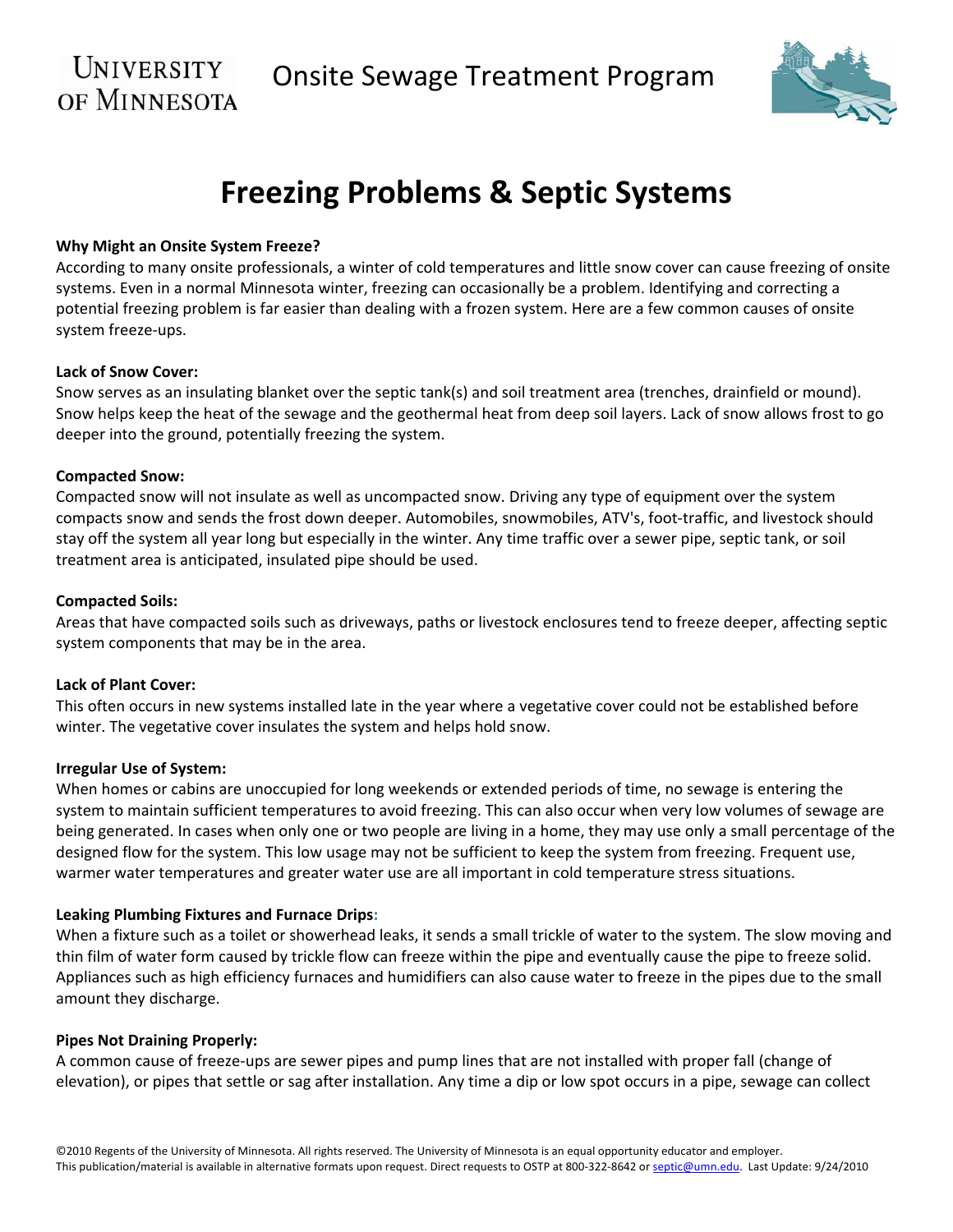and freeze. Pump lines can develop a dip right next to or above the septic tank as a result of backfilled soil settling from the excavation during the tank installation. All sewage needs to drains out of the pipe from a pump line.

# **Cold Air Entering the System:**

Open, broken and uncapped riser or inspection pipes and manhole covers allow cold air into the system and can cause the system to freeze.

# **Water Logged System:**

If a system was hydraulically failing (e.g. water coming to surface or seeping out the side of a mound) it is a prime candidate to freeze. This effluent will freeze and prevent further effluent from entering the soil.

# **What Should You Do If Your Onsite System Freezes**

If your septic system is frozen, your first step is to call an onsite professional. Unless the cause of freezing is corrected the system will refreeze next winter. If you have a pump and hear water constantly running in a pump tank (a possible indication of a frozen system) shut off your pump and call an onsite professional. This will likely be a pumper or an installer who can help determine the cause of the problem and offer solutions. The University of Minnesota Onsite Program web site is one place to go to locate a professional - http://septic.umn.edu. Many pumpers and installers have devices called steamers and high‐pressure jetters to try to unfreeze system piping. Other methods used to help fix a freezing problem include adding heat tape and tank heaters. Cameras can be sent down the pipes to determine where the freezing is occurring and if repairs are needed. If the soil treatment system is full of ice, or there is evidence of leaking, there is no need to thaw the lines leading to the treatment area, as it cannot accept liquid until the area is thawed in spring.

If it is not feasible to correct the problem or equipment is not available in your area, the only other option is to use the septic tank(s) in the system as a holding tank until the system thaws naturally. You will need to contact a pumper who will empty out the tanks when they are full on a regular basis. This can be very costly, especially with normal volumes of water use (50 to 75 gallons per person per day). Reduce water use by limiting the number of toilet flushes, taking short showers, using the dishwasher at full capacity, limiting running water to get hot or cold and doing laundry at a laundromat. It is smart to find the cause of the freezing problem so that it can be addressed in the spring, preventing future freeze-ups. Then preventative measures can be added to the system such as adding insulation around the tank and pipes or adding additional cover. There are many misconceptions about how to deal with a frozen onsite system.

- Do NOT add antifreeze, salt or a septic system additive into the system.
- Do NOT pump sewage onto the ground surface.
- Do NOT start a fire over the system to attempt to thaw it out.
- Do NOT run water continually to try to unfreeze system.

# **What Can You Do to Prevent Your Onsite System From Freezing in the Future**

Depending on your system, location, and water use, you may never have a freezing problem. However, there are several steps that you can take if you are concerned about your onsite system freezing. Here are some precautions if you have had a past problem or are concerned about having a future problem. It is not necessary to do all of these, but you may pick and choose based on your situation:

1. Place a layer of mulch (8‐12 inches) over the pipes, tank and soil treatment system to provide extra insulation. This mulch could be straw, leaves, hay or any other loose material that will not compact and stay in place. This is particularly important if you have had a new system installed late in the year and no vegetative cover has been established. If your system is currently frozen ignore this step, as it will delay thawing come spring.

2. Let the grass in your lawn get a little longer in the late summer/fall over the tank and soil treatment area. This will provide extra insulation and help hold any snow that may fall.